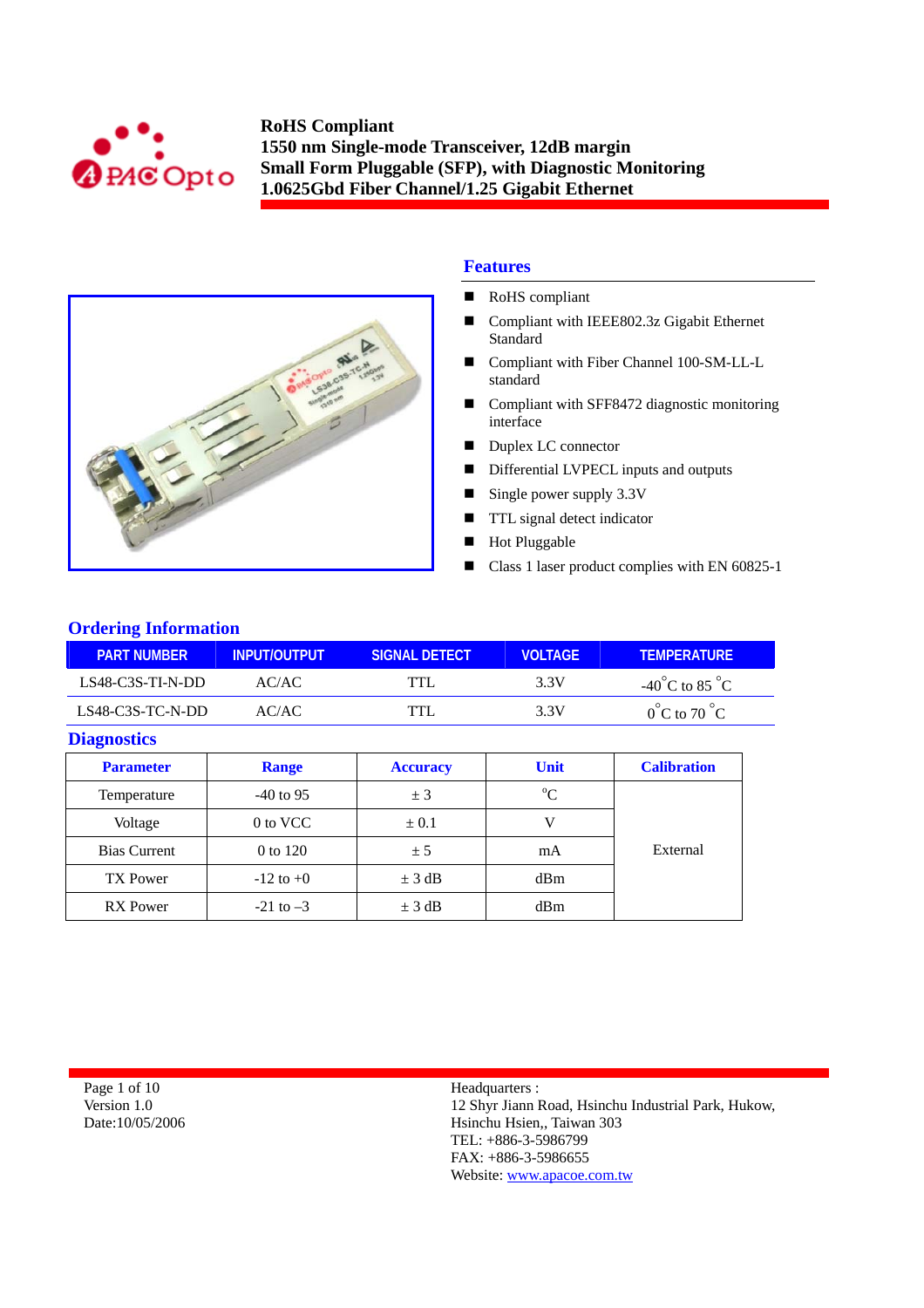

## **Absolute Maximum Ratings**

| <b>PARAMETER</b>         | <b>SYMBOL</b>  | <b>MIN</b> | <b>MAX</b> | <b>UNITS</b> | <b>NOTE</b> |
|--------------------------|----------------|------------|------------|--------------|-------------|
| Storage Temperature      | $T_{S}$        | $-40$      | 85         | $^{\circ}C$  |             |
| <b>Supply Voltage</b>    | Vcc            | $-0.5$     | 4.0        | V            |             |
| Input Voltage            | $V_{lN}$       | $-0.5$     | Vcc        | v            |             |
| <b>Output Current</b>    | I <sub>o</sub> | $---$      | 50         | mA           |             |
| <b>Operating Current</b> | $I_{OP}$       | $---$      | 400        | mA           |             |

## **Recommended Operating Conditions**

| <b>PARAMETER</b>                  | <b>SYMBOL</b>   | <b>MIN</b> | <b>MAX</b> | <b>UNITS</b> | <b>NOTE</b>      |
|-----------------------------------|-----------------|------------|------------|--------------|------------------|
| <b>Case Operating Temperature</b> | $T_C$           |            | 70         | $\circ$      | LS48-C3S-TC-N-DD |
|                                   |                 | $-40$      | 85         |              | LS48-C3S-TI-N-DD |
| Supply Voltage                    | Vcc             | 3.1        | 3.5        |              |                  |
| <b>Supply Current</b>             | $I_{TX}+I_{RX}$ | $---$      | 300        | mA           |                  |

| Page 2 of 10    |
|-----------------|
| Version 1.0     |
| Date:10/05/2006 |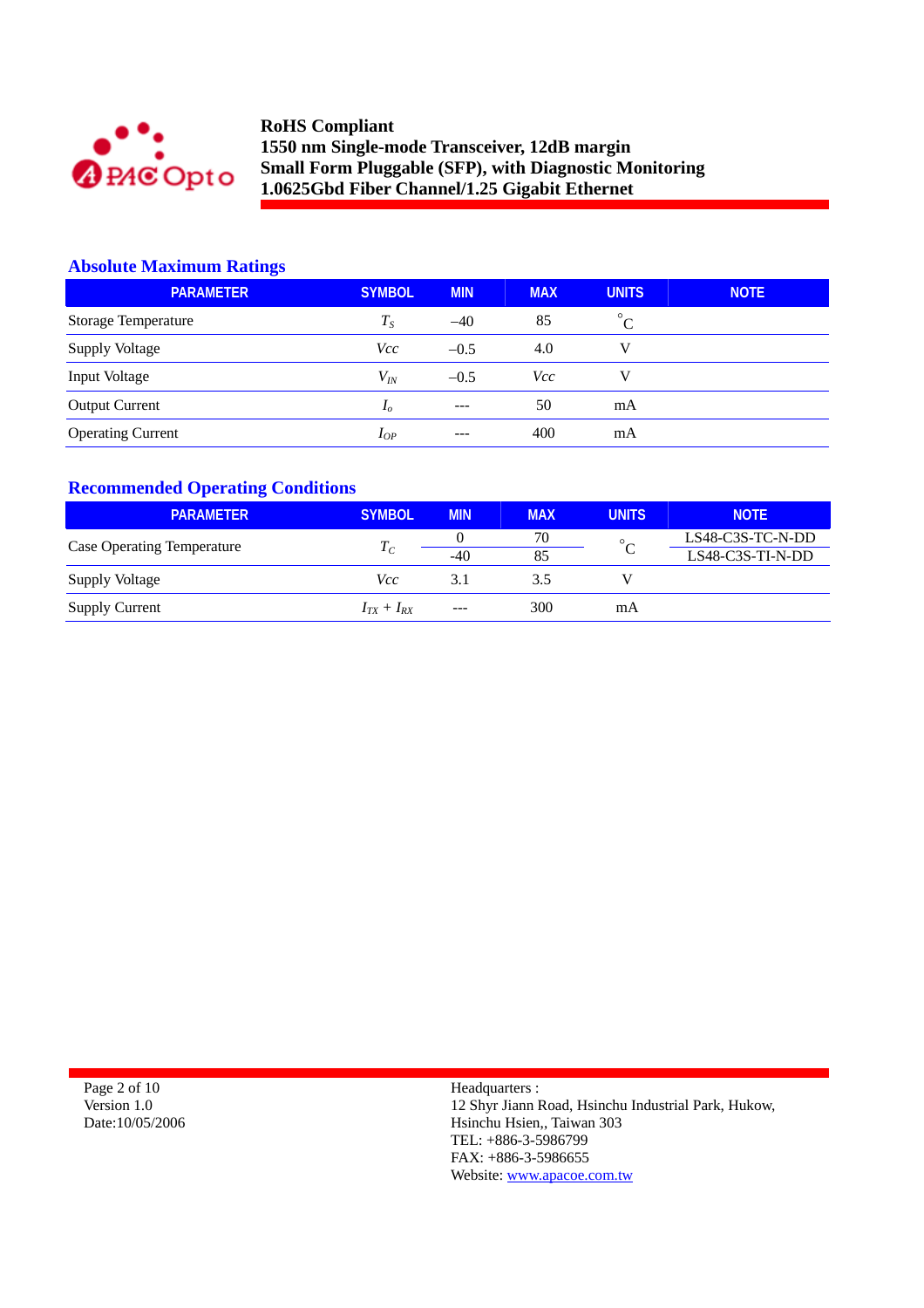

## **Transmitter Electro-optical Characteristics**

# *Vcc* = 3.1 V to 3.5 V,  $T_c = 0^\circ$ C to 70 °C (-40 °C to 85 °C)

| <b>PARAMETER</b>                                     | <b>SYMBOL</b>     | <b>MIN</b> | TYP. | <b>MAX</b>                | <b>UNITS</b> | <b>NOTE</b> |
|------------------------------------------------------|-------------------|------------|------|---------------------------|--------------|-------------|
| <b>Output Optical Power</b><br>$9/125 \ \mu m$ fiber | $P_{out}$         | -9         | ---  | $-3$                      | dBm          | Average     |
| <b>Extinction Ratio</b>                              | ER                | 9          | ---  |                           | dB           |             |
| Center Wavelength                                    | $\lambda_C$       | 1530       | 1550 | 1570                      | nm           |             |
| Spectral Width (-20dB)                               | $\Delta \lambda$  |            |      | 1                         | nm           |             |
| Side Mode Suppression Ratio                          | SMSR              | 30         | ---  |                           | dB           |             |
| Rise/Fall Time, $(20-80%)$                           | $T_{r,f}$         |            |      | 260                       | ps           |             |
| <b>Relative Intensity Noise</b>                      | <b>RIN</b>        |            |      | $-120$                    | dB/Hz        |             |
| <b>Total Jitter</b>                                  | ТJ                |            | ---  | 227                       | ps           |             |
| Output Eye                                           |                   |            |      | Compliant with IEEE802.3z |              |             |
| Max. $P_{out}$ TX-DISABLE Asserted                   | $P_{OFF}$         |            |      | $-45$                     | dBm          |             |
| Differential Input Voltage                           | $V_{\text{DIFF}}$ | 0.4        |      | 2.0                       | V            |             |

Page 3 of 10 Version 1.0 Date:10/05/2006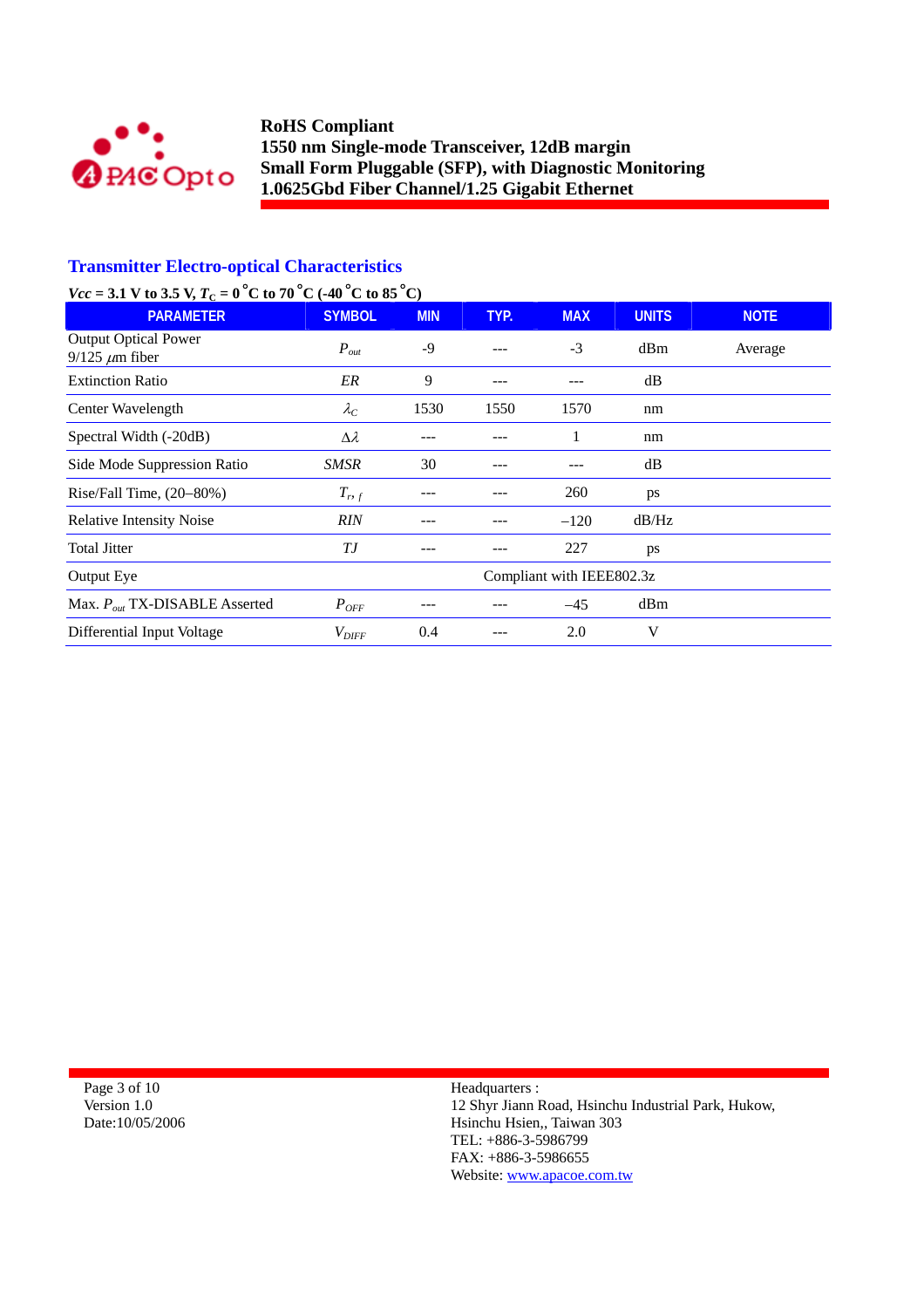

# **Receiver Electro-optical Characteristics**

# *Vcc* = 3.1 V to 3.5 V,  $T_c = 0^\circ$ C to 70 °C (-40 °C to 85 °C)

| <b>PARAMETER</b>                                    | <b>SYMBOL</b>     | <b>MIN</b> | TYP.  | <b>MAX</b> | <b>UNITS</b> | <b>NOTE</b>      |
|-----------------------------------------------------|-------------------|------------|-------|------------|--------------|------------------|
| <b>Optical Input Power-maximum</b>                  | $P_{IN}$          | $-1$       |       |            | dBm          | $BER < 10^{-12}$ |
| <b>Optical Input Power-minimum</b><br>(Sensitivity) | $P_{IN}$          |            | $-26$ | $-21$      | dBm          | $BER < 10^{-12}$ |
| <b>Operating Center Wavelength</b>                  | $\lambda_C$       | 1260       |       | 1610       | nm           |                  |
| <b>Optical Return Loss</b>                          | ORL               | 12         |       |            | dB           |                  |
| <b>Signal Detect-Asserted</b>                       | $P_A$             | ---        |       | $-21$      | dBm          |                  |
| Signal Detect-Deasserted                            | $P_D$             | $-35$      |       |            | dBm          |                  |
| Differential Output Voltage                         | $V_{\text{DIFF}}$ | 0.5        | ---   | 1.2        | V            |                  |
| Data Output Rise, Fall Time<br>$(20 - 80\%)$        | $T$ r, f          |            |       | 0.35       | ns           |                  |
| Receiver Loss of Signal Output<br>Voltage-Low       | $RX$ $LOS_L$      | $\Omega$   |       | 0.5        | V            |                  |
| Receiver Loss of Signal Output<br>Voltage-High      | $RX\_LOS_H$       | 2.4        |       | $V_{CC}$   | V            |                  |

Page 4 of 10 Version 1.0 Date:10/05/2006 Headquarters : 12 Shyr Jiann Road, Hsinchu Industrial Park, Hukow, Hsinchu Hsien,, Taiwan 303 TEL: +886-3-5986799 FAX: +886-3-5986655

Website: www.apacoe.com.tw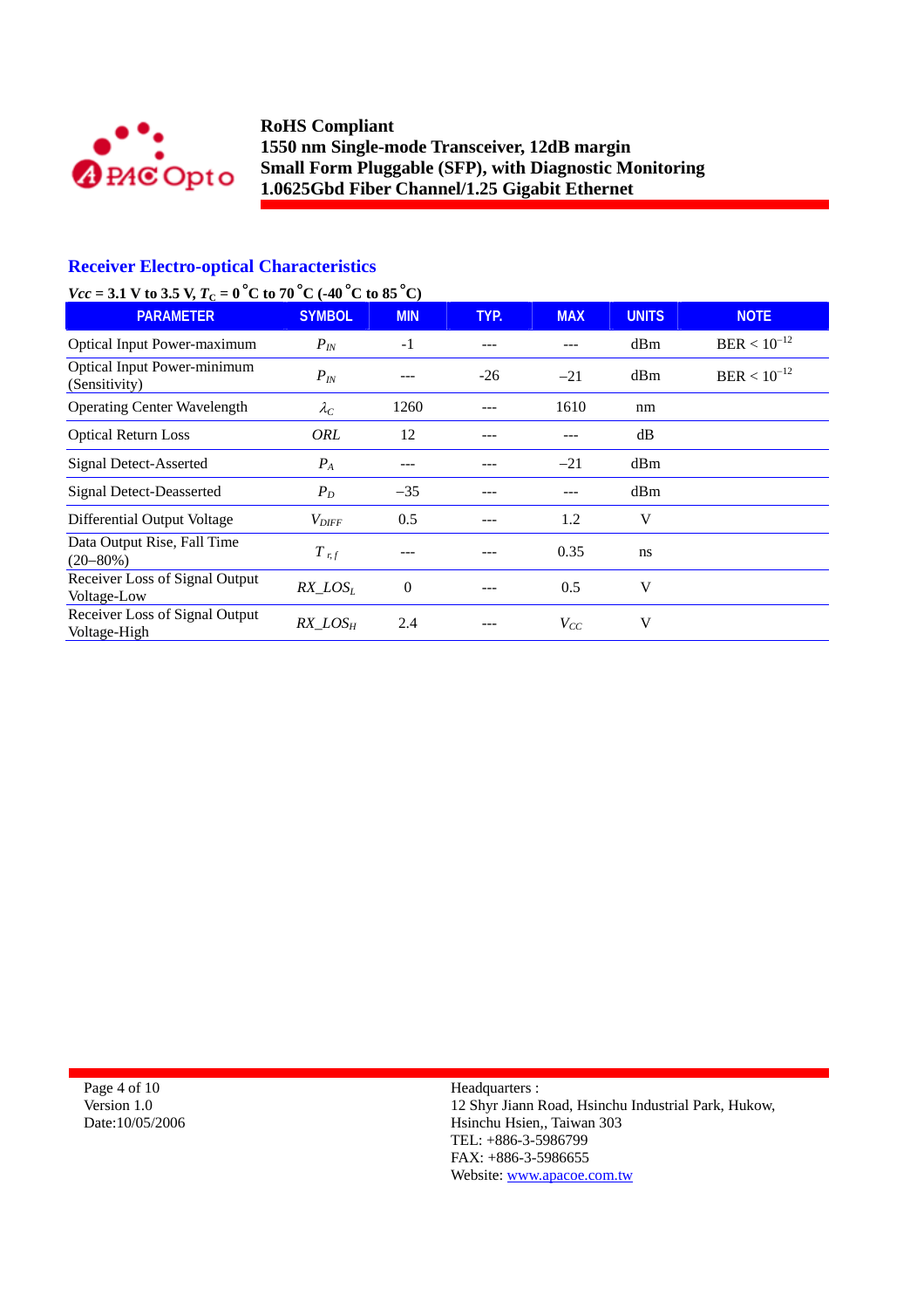

### **Block Diagram of Transceiver**



#### **Transmitter Section**

The transmitter section consists of a 1550 nm InGaAsP laser in an eye safe optical subassembly (OSA) which mates to the fiber cable. The laser OSA is driven by a LD driver IC which converts differential input LVPECL logic signals into an analog laser driving current.

#### **TX\_DISABLE**

The TX\_DISABLE signal is high (TTL logic "1") to turn off the laser output. The laser will turn on when TX\_DISABLE is low (TTL logic "0").

#### **Receiver Section**

The receiver utilizes an InGaAs PIN photodiode mounted together with a trans-impedance preamplifier IC in an OSA. This OSA is connected to a circuit providing post-amplification quantization, and optical signal detection.

#### **Receive Loss (RX\_LOS)**

The RX\_LOS is high (logic "1") when there is no incoming light from the companion transceiver. This signal is normally used by the system for the diagnostic purpose. The signal is operated in LVTTL level.

Page 5 of 10 Version 1.0 Date:10/05/2006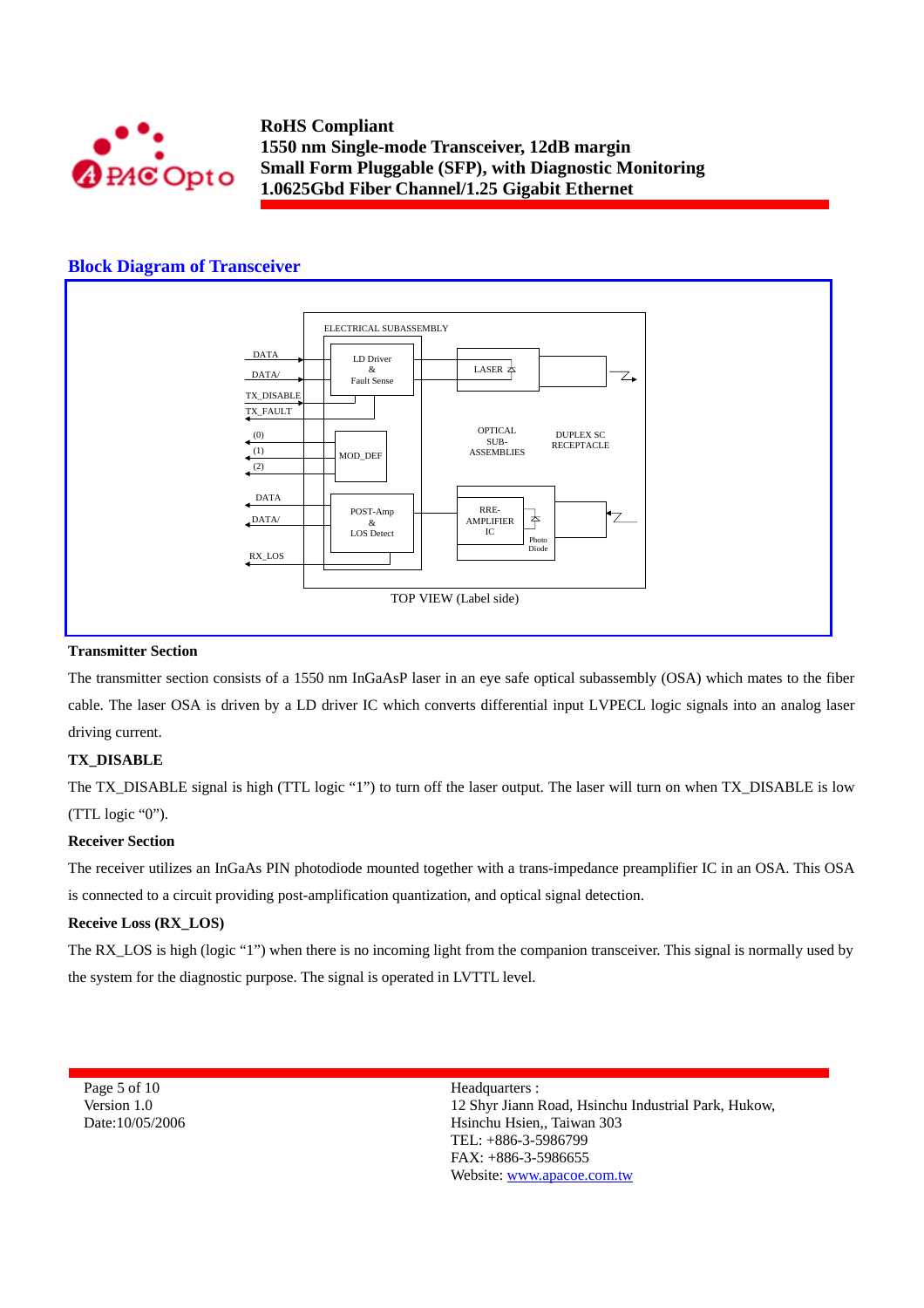

**Dimensions** 



Page 6 of 10 Version 1.0 Date:10/05/2006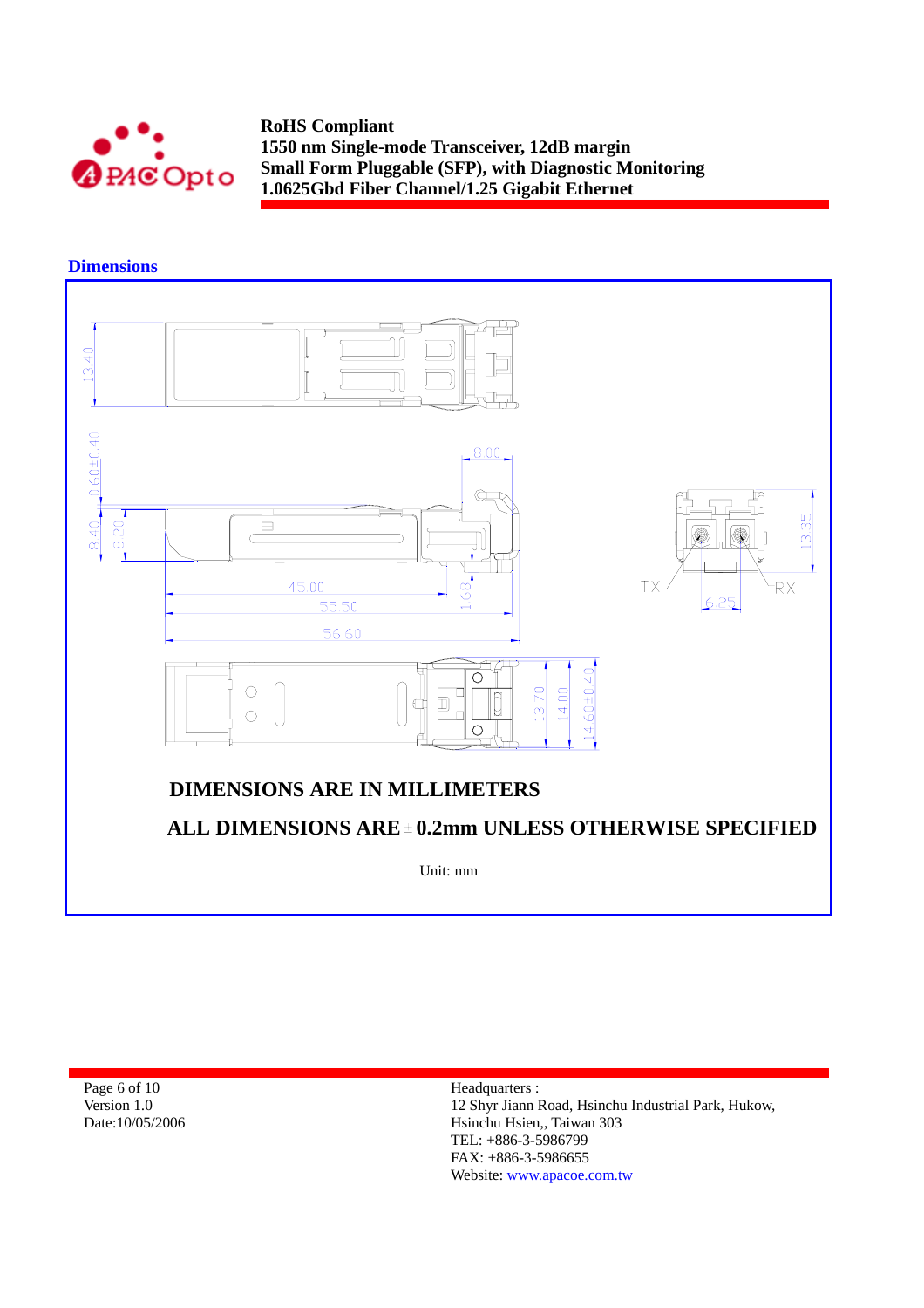

## **SFP host board mechanical layout**



| Page 7 of 10    | Headquarters :                                      |
|-----------------|-----------------------------------------------------|
| Version 1.0     | 12 Shyr Jiann Road, Hsinchu Industrial Park, Hukow, |
| Date:10/05/2006 | Hsinchu Hsien., Taiwan 303<br>TEL: $+886-3-5986799$ |

FAX: +886-3-5986655 Website: www.apacoe.com.tw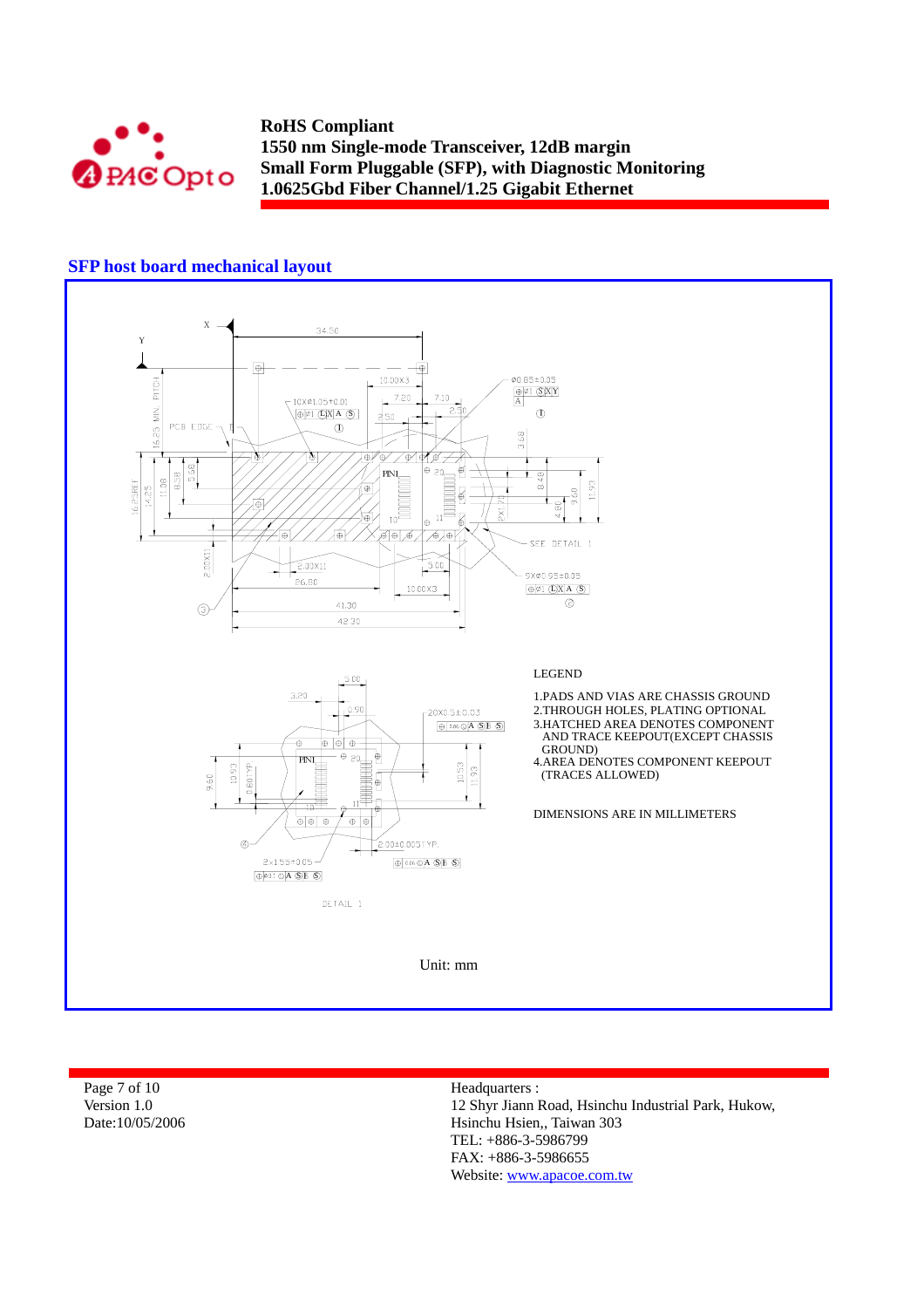

## **Assembly drawing**



Page 8 of 10 Version 1.0 Date:10/05/2006 Headquarters :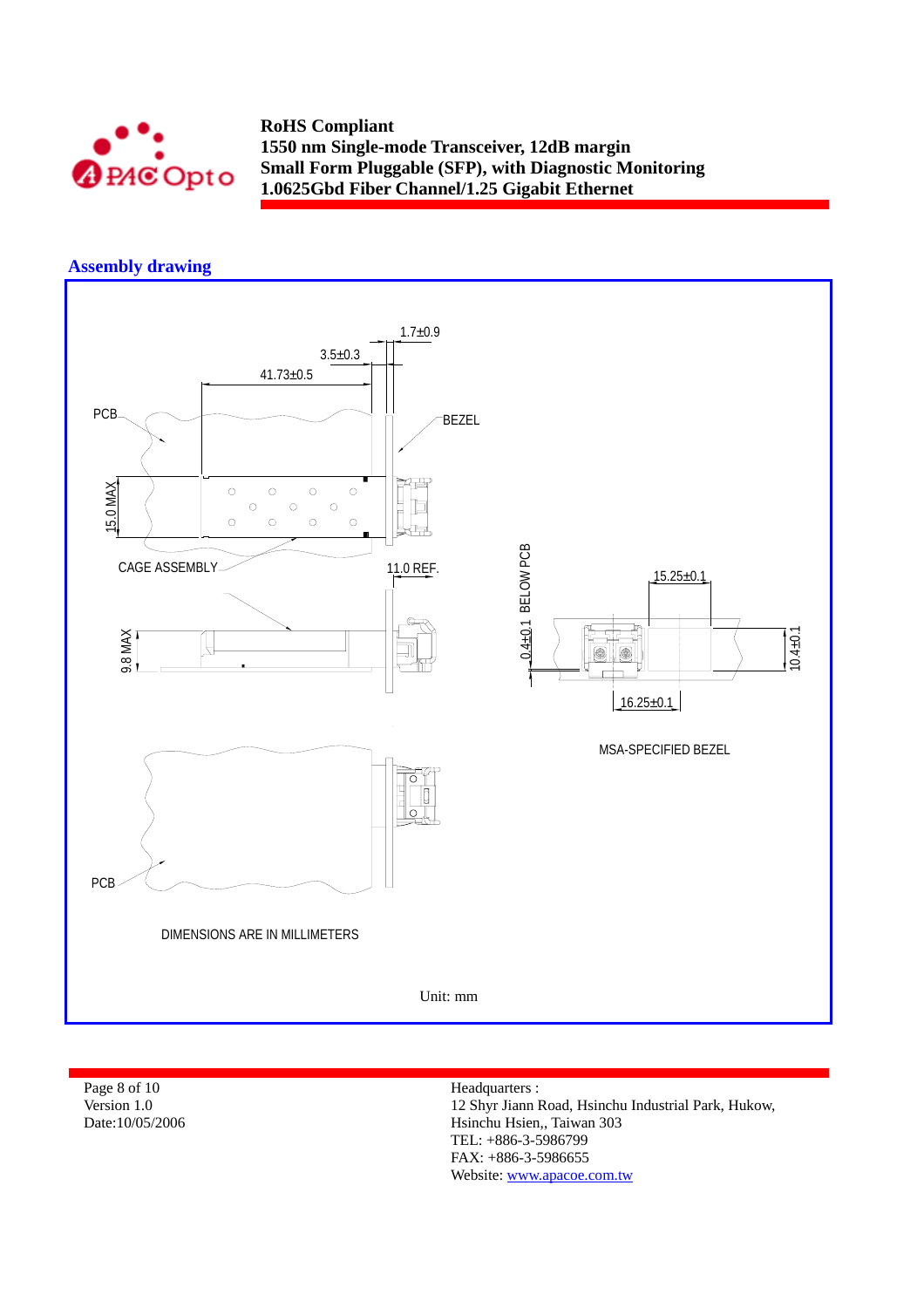

## **Pin Assignment**

Pin-Out



| Pin            | <b>Signal Name</b> | <b>Description</b>                                |
|----------------|--------------------|---------------------------------------------------|
| 1              | $T_{GND}$          | <b>Transmit Ground</b>                            |
| $\overline{c}$ | TX_FAULT           | <b>Transmit Fault</b>                             |
| 3              | TX_DISABLE         | <b>Transmit Disable</b>                           |
| 4              | $MOD_DEF(2)$       | SDA Serial Data Signal                            |
| 5              | $MOD_DEF(1)$       | <b>SCL Serial Clock Signal</b>                    |
| 6              | $MOD_$ $DEF (0)$   | <b>TTL</b> Low                                    |
| 7              | <b>RATE SELECT</b> | Open Circuit                                      |
| 8              | RX_LOS             | Receiver Loss of Signal, TTL High, open collector |
| 9              | $R_{GND}$          | Receiver Ground                                   |
| 10             | $R_{GND}$          | <b>Receiver Ground</b>                            |
| 11             | $R_{GND}$          | Receiver Ground                                   |
| 12             | $RX-$              | Receive Data Bar, Differential PECL, ac coupled   |
| 13             | $RX+$              | Receive Data, Differential PECL, ac coupled       |
| 14             | $R_{GND}$          | Receiver Ground                                   |
| 15             | $V_{CCR}$          | <b>Receiver Power Supply</b>                      |
| 16             | $V_{CCT}$          | <b>Transmitter Power Supply</b>                   |
| 17             | $T_{GND}$          | <b>Transmitter Ground</b>                         |
| 18             | $TX+$              | Transmit Data, Differential PCEL, ac coupled      |
| 19             | $TX-$              | Transmit Data Bar, Differential PCEL, ac coupled  |
| 20             | $T_{GND}$          | <b>Transmitter Ground</b>                         |

Page 9 of 10 Version 1.0 Date:10/05/2006